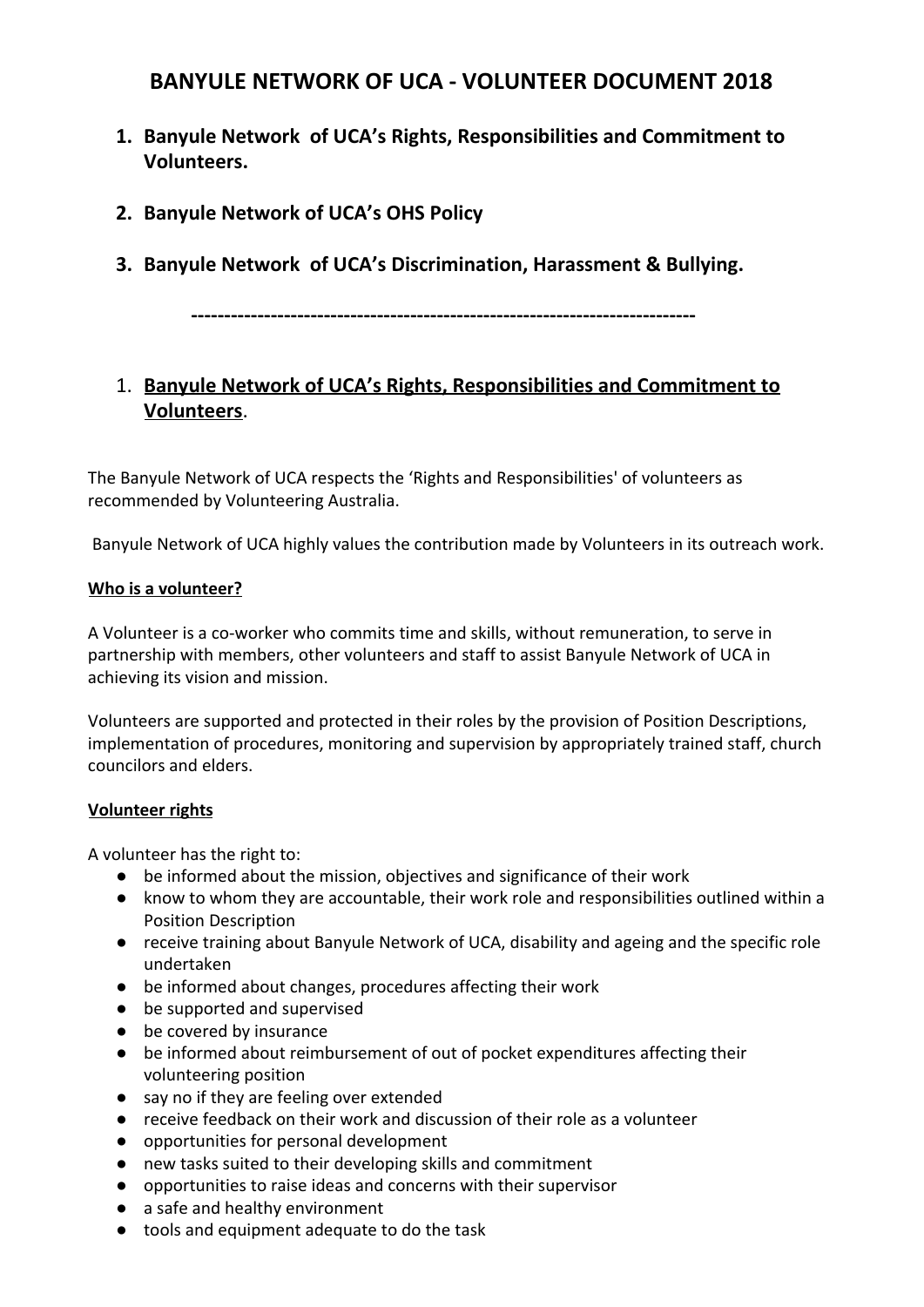● receive recognition of their contribution to the Banyule Network of UCA.

## **A Volunteer is responsible to;**

- support Banyule Network of UCA's positive culture and its warm and loving community
- promote and enhance the work of Banyule Network of UCA
- attend Volunteer training and training specific to their role
- work as a partner with members, volunteers and staff
- accept that all personal information that is learnt while on or off the job, is strictly confidential and that the Banyule Network of UCA is bound by the National Privacy Act
- be punctual and reliable
- assist in the delivery of services as agreed
- provide adequate notice if unable to attend their day of service
- use good judgment in making decisions when guidance is not available
- provide a 'duty of care' in the delivery of their volunteering service
- give notice when discontinuing their work as a volunteer

## **Heidelberg Scots church has a commitment to:**

- recognize, value, respect and promote volunteers as co-workers with staff
- nurture and encourage volunteers and to facilitate and develop their skills and competencies
- recognize and acknowledge the value of the time volunteers provide and to ensure that this time is used to the maximum advantage
- consider procedure development and change in terms of its potential to support and facilitate volunteer contribution
- ensure consultation with volunteer representatives before adoption or implementation of new or changed procedures which impact on volunteers
- provide resources to enable new procedures or services to be implemented efficiently and effectively
- provide adequate resources to enable volunteers to deliver their agreed role
- provide administrative, operational and infrastructure support to enable volunteers to perform their roles safely and effectively within available resources.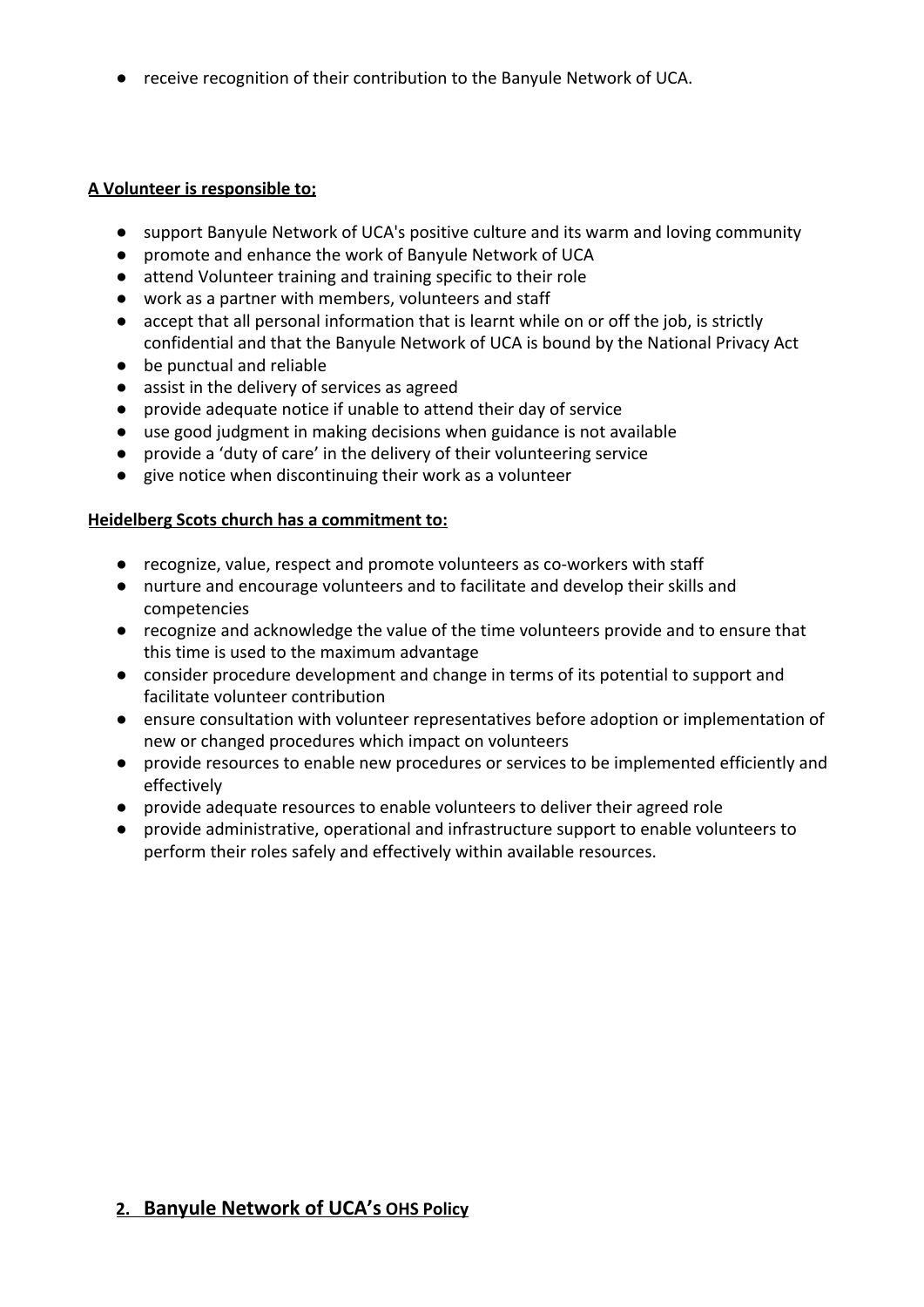Banyule Network of UCA will provide and maintain, a safe and healthy workplace for all staff, volunteers, church members and visitors.

Banyule Network of UCA requires all persons on Banyule Network of UCA premises to apply a high standard of care for their own and other people's safety

## **Duties of the employer**

Provide a safe work place Provide information, instruction, training and supervision

## **Duties of the employee and volunteer**

Take reasonable care for your own safety the safety of others. Co-operate with the employer on OHS. Not willfully place at risk the health or safety of any person at the workplace.

## **Reporting Safety Hazards, Incidents and Concerns**

Please report all safety hazards, incidents or concerns to the Manager / Assistant Manager/ or Minister.

We have a no blame attitude towards reporting

Reporting hazards allows us to fix the hazard before it causes an injury, and it may be relevant to other UCA centres.

#### **Safety Hazards in Your Workplace**

Manual handling – lifting, pushing, pulling, postures, ergonomics. Do not do any difficult manual handling tasks. Injuries to the back, neck, shoulder, joints. This is the number 1 major cause of injury Slip / Trip / Fall Driving Impacts – people running into things

## **Take Care for People Who are Living with a Disability or Aged**

Walk slowly around the buildings Take care when moving around corners – take a wide path Take care when moving through doorways Doors should be fully open or fully closed Push chairs in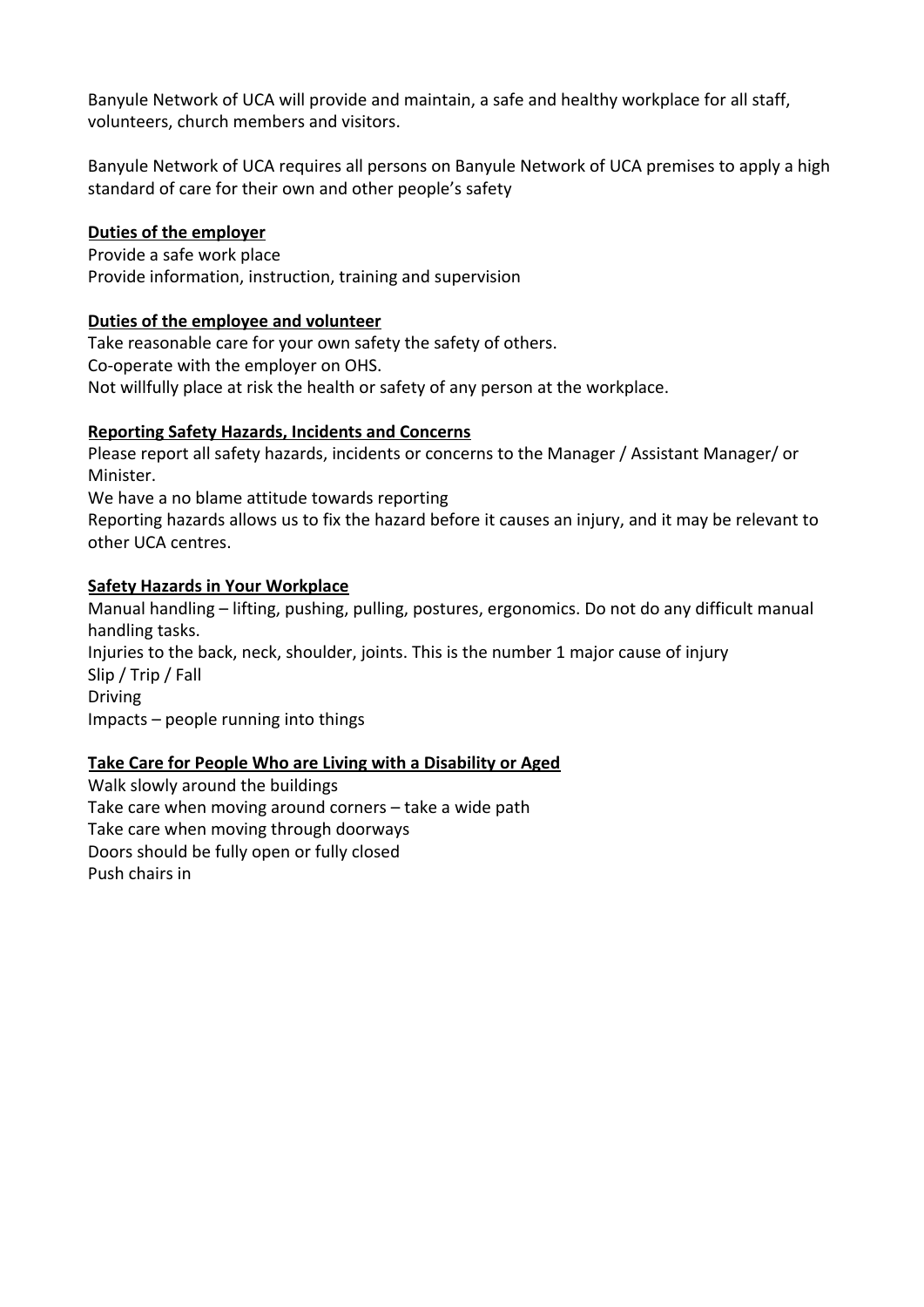#### **Incident Report**

An incident report must be filled in for all incidents (including near misses) and emergencies, a staff member can help you with this

This will help us to assess what happened and make recommendations to reduce the likelihood of reoccurrence

#### **Emergency**

In an emergency, how do you raise the alarm in this facility? eg Call 000, alert staff member Is there an emergency alarm in the facility and what does it sound like?

### **Fire**

In case of fire 1 Rescue people from danger (if safe) 2 Raise the alarm (alert your colleagues / call 000) 3 Close the doors 4 Evacuate – use nearest route

#### **Evacuation**

Follow the directions of the staff Meet and stay at the external assembly point Report any missing persons to the staff Do not return until the official "All Clear" is given Don't take belongings unless instructed to

#### **Security / Intruder**

Obey the offender's instructions Raise the alarm Evacuate the immediate area where possible Prevent additional people from entering the area Take note of the person ie speech, clothing, height, weight, age, hair, accent

## **3. Banyule Network of Discrimination, Harassment & Bullying Policy.**

The Banyule Network of Congregation is a warm and loving community that extends welcoming hospitality to all.

The Banyule Network of UCA respects the industrial law that establishes that everyone has the right to work in an environment free from bullying, harassment, discrimination and violence.

Banyule Network of UCA will not tolerate any inappropriate behaviour under any circumstances.

*Harassment* is any verbal or physical behaviour that is unwanted or unwelcome that makes a person feel uncomfortable, offended, humiliated and/or intimidated. Harassment can be physical (touching, brushing, patting, hugging), verbal (phone, video, comments, jokes), written (email, posters, fax, screensavers, social media). Note: whether the behaviour was intentional or not is irrelevant.

*Discrimination* occurs where a person is treated less favourable than others because of a particular characteristic such as, race, age, sex, religion, disability, gender identity, medical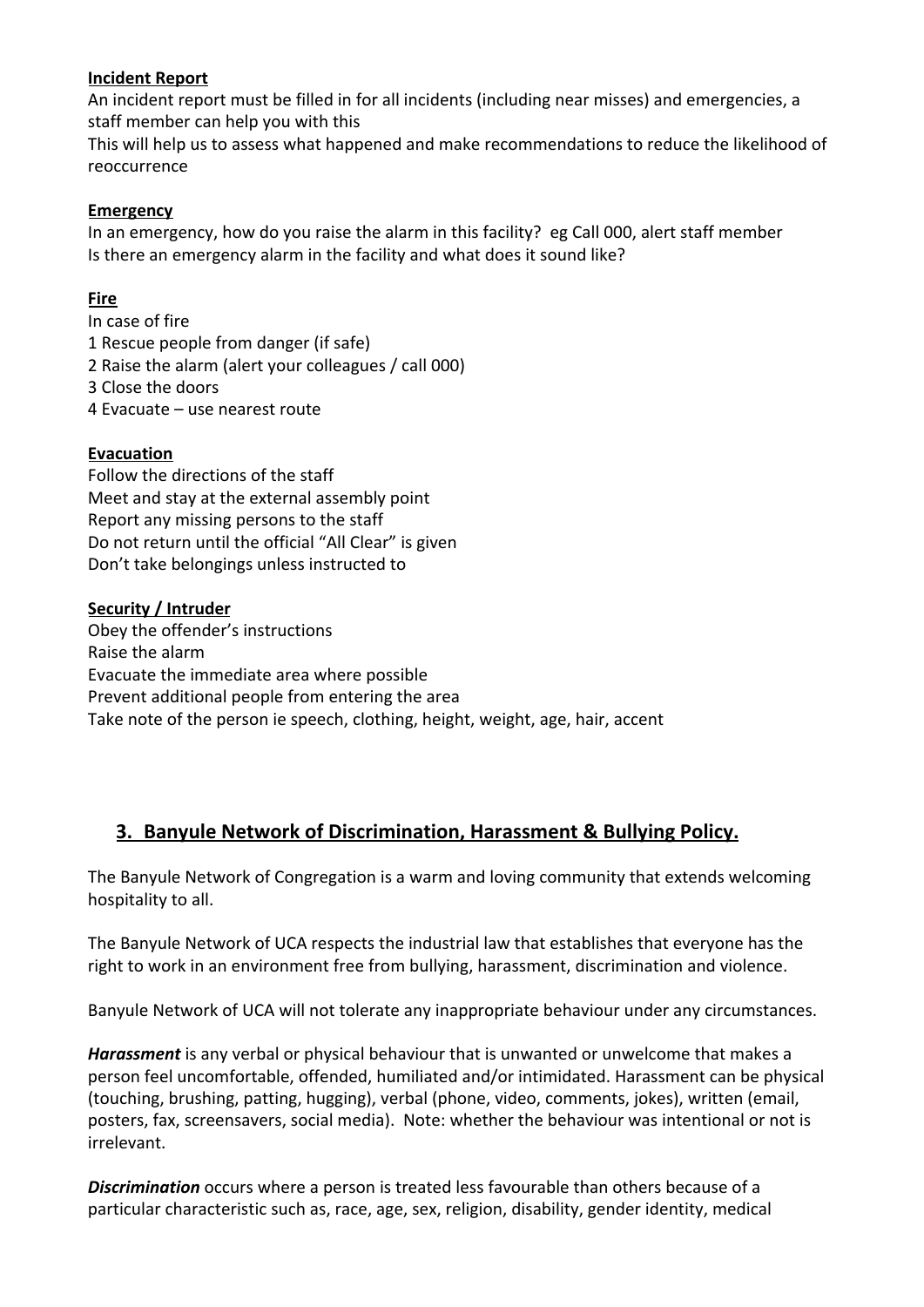condition, irrelevant criminal record, sexual orientation, politics, union affiliation, physical features, marital (including de facto), parental, carer or family status, pregnancy/breast feeding etc

*Bullying* is repeated, unreasonable behaviour directed towards a person that creates a risk to health and safety. It includes behaviour that is offensive, intimidating, humiliating and insulting, such as aggressive or abusive language or behaviour, deliberate exclusion or isolation, constant unconstructive criticism of work, conscious undermining of confidence, initiation rites or deliberately withholding information.

## **Your Responsibilities**

Ensure your actions or behaviour cannot be interpreted as harassment, discrimination or bullying.

## **If You Are Harassed, Discriminated Against Or Bullied:**

- You have the right to make a formal complaint.
- Tell the person to stop, that their behaviour is offensive and unacceptable
- Seek assistance from a support person (Chair Sycamore Tree Management Committee, Volunteer Representative, the Manager Sycamore Coffee Shop, or Minister.)
- Document a record of the incident: what, when, where and witnesses. Make sure you are clear of the key problem that needs to be corrected or requires termination of the volunteers services
- Either you or the Sycamore Tree Management committee chairperson contact the Volunteer Representative and discuss the problem and the plan to meet with the volunteer.
- Invite the volunteer to meet with you and the Sycamore Tree Management committee chairperson and remind them that if they would like the Volunteer representative to support them in the meeting - that could be arranged.
- Record all the steps on the Incident record document. This document should be signed by all parties involved in this process.
- It would also be important to make sure the Sycamore Tree Committee, the Minister and the Office personnel are aware of the situation. (It will avoid interference etc)

## *Resolution processes*

## Informal process

- Tell the person to stop, that their behaviour is offensive and unacceptable
- Seek assistance from Manager Sycamore Coffee Shop, Assistant manager, Volunteer representative or the Minister if you don't feel comfortable approaching the offender
- Keep a record of the incident: when, where and witnesses

## Formal process

▪ Lodge a formal written complaint via Manager Sycamore Coffee Shop, Assistant Manager, Volunteer representative or the Minister.